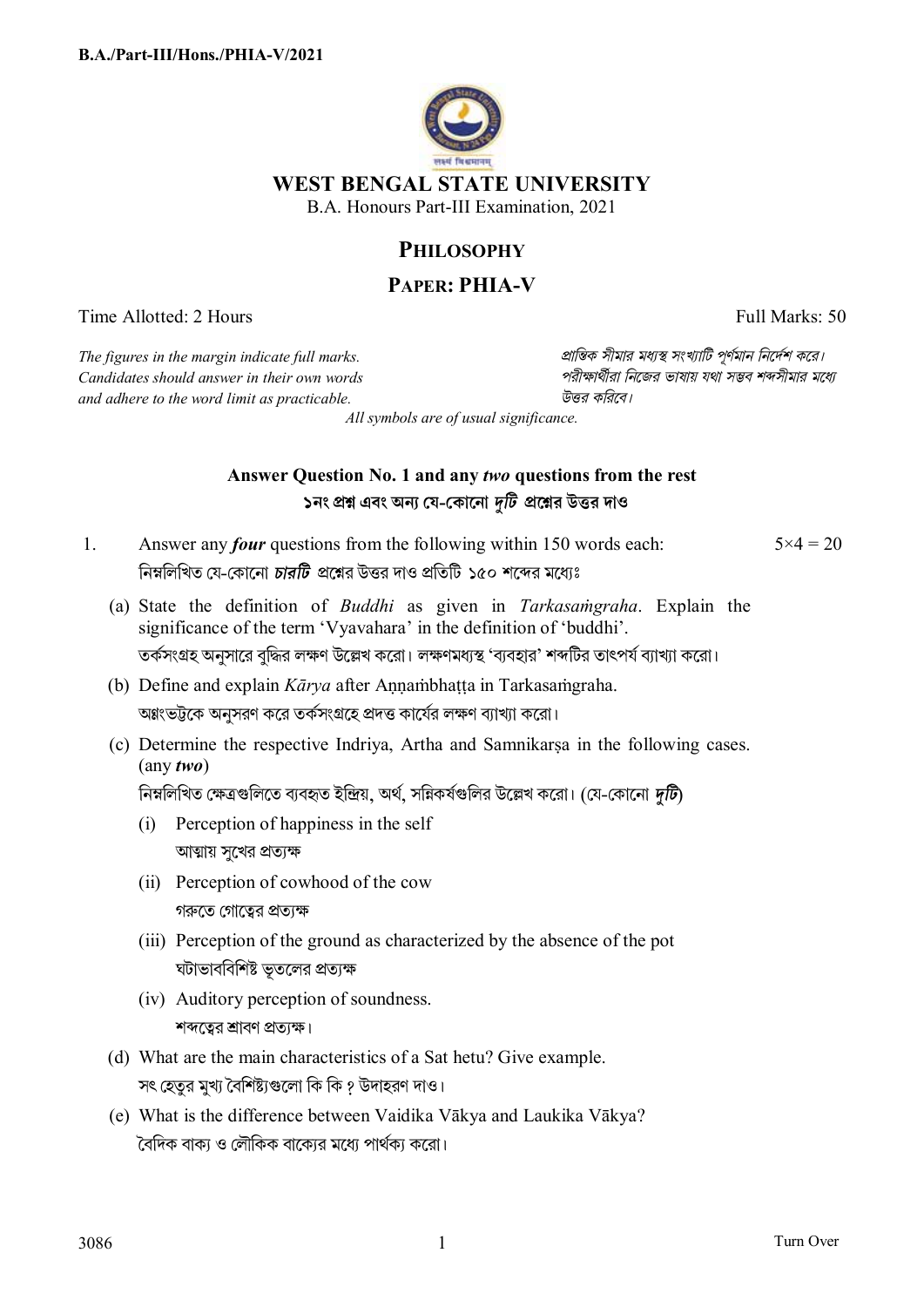#### **B.A./Part-III/Hons./PHIA-V/2021**

- (f) Explain the meaning of the following line: "Tatparyānupapattiḥ Laḳṣaṇāvījam" ''তাৎপৰ্য্যানুপপত্তিঃ লক্ষণাবীজম'' – এই পংক্তিটির অর্থ ব্যাখ্যা করো।
- (g) What is the locus of the quality of sound? How can one perceive a distant sound? শব্দগুণের আশ্রয় কি ? দূরস্থ শব্দের কিভাবে প্রত্যক্ষ হয় ?
- (h) State the definition of *Upamiti* given by Aṇṇaṁbhaṭṭa in *Tarkasaṁgraha*. What is the Vyapāra of Upamiti? অগ্নংভট্ট তর্কসংগ্রহে উপমিতির যে লক্ষণ দিয়েছেন তার উল্লেখ করো। উপমিতি জ্ঞানের ব্যাপার কি ?
- (i) What are *Viruddha* and Vādhita hetvābhāṣa? Explain with example. বিরুদ্ধ এবং বাধিত হেত্বাভাষা কি ? উদাহরণসহ ব্যাখ্যা করো।
- (j) Explain with example the role of *yogyatā* and saṇnidhi as causes of Śabdabodha. শাব্দবোধের কারণ হিসেবে যোগ্যতা ও সন্নিধির ভূমিকা উদাহরণসহ ব্যাখ্যা করো।

|  | 2. (a) State the definition of Smrti as mentioned in 'Tarkasamgraha'.<br>'তর্কসংগ্রহ' অনুসারে স্মৃতির লক্ষণ উল্লেখ করো।                          | $\overline{4}$ |
|--|--------------------------------------------------------------------------------------------------------------------------------------------------|----------------|
|  | (b) Elucidate the definition of Smrti following 'Dīpīkā' Țīkā.<br>দীপিকা টীকা অনুসরণ করে স্মৃতির লক্ষণ ব্যাখ্যা করো।                             | 8              |
|  | (c) Why Yathārtha Smrti cannot be considered as pramā?<br>যথার্থ স্মৃতিকে প্রমা বলে স্বীকার করা যায় না কেন ?                                    | $\overline{3}$ |
|  | 3. (a) State the definition of Kāraṇa as mentioned in Tarkasamgraha.<br><i>তর্কসংগ্রহে উ</i> ল্লিখিত কারণের লক্ষণটি উল্লেখ করো।                  | $\overline{3}$ |
|  | (b) Explain with example the three kinds of Kāraṇa following Aṇṇaṁbhaṭṭa.<br>অগ্নংভট্টকে অনুসরণ করে তিনপ্রকার কারণ উদাহরণসহ ব্যাখ্যা করো।        | 9              |
|  | (c) Why is the colour of the threads are not regarded as a cause of the effect cloth?<br>'তন্তুরূপ' ও 'তন্তুত্ব' পটকার্যের কারণ নয় কেন ?        | $\overline{3}$ |
|  | 4. (a) Analyse the definition of <i>Aprama</i> as given in 'Tarkasamgraha'.<br>তর্কসংগ্রহে প্রদত্ত অপ্রমার লক্ষণটি বিশ্লেষণ করো।                 | 6              |
|  | (b) What objection is raised against this definition in 'Dīpīkā'?<br>দীপিকায় এই লক্ষণের বিরুদ্ধে কি আপত্তি উত্থাপিত হয়েছে ?                    | 6              |
|  | (c) How does Annambhatta remove this objection?<br>অগ্নংভট্ট কিভাবে আপত্তিটি দূর করেছেন ?                                                        | $\overline{3}$ |
|  | 5. (a) What is the meaning of the word Vikalpa?<br>'বিকল্প' শব্দটির অর্থ কি ?                                                                    | $\overline{2}$ |
|  | (b) Distinguish between Nirvikalpaka and Savikalpaka perception with example.<br>উদাহরণসহ নির্বিকল্পক ও সবিকল্পক প্রত্যক্ষের মধ্যে পার্থক্য করো। | 8              |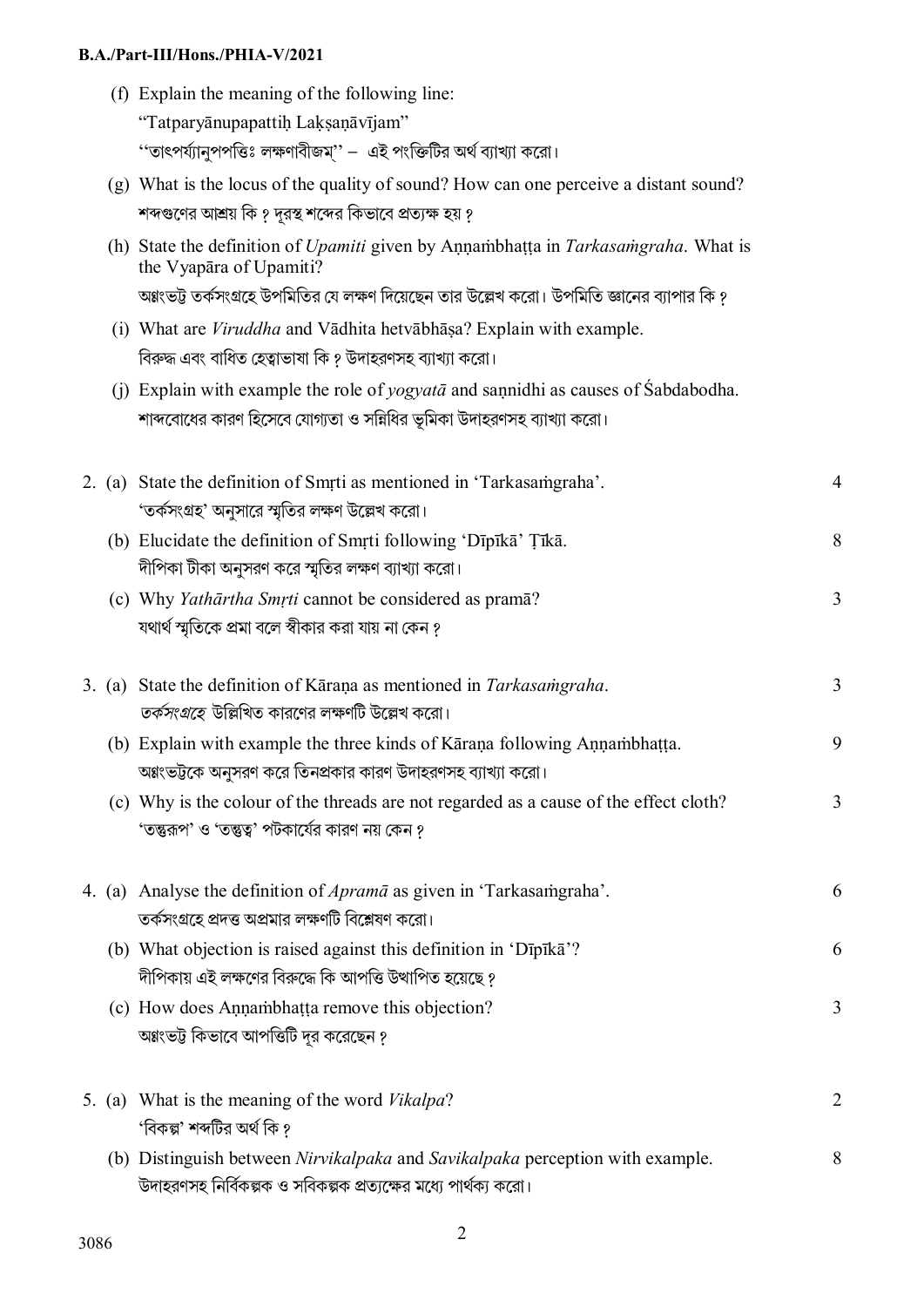### **B.A./Part-III/Hons./PHIA-V/2021**

|    | (c) State the ground for admitting Nirvikalpaka perception after 'Dīpīkā'.<br>নির্বিকল্পক প্রত্যক্ষ স্বীকারে যুক্তি দীপিকা অবলম্বনে লেখো।       | 3                           |
|----|-------------------------------------------------------------------------------------------------------------------------------------------------|-----------------------------|
|    | (d) Can Nirvikalpaka perception be regarded as pramā?<br>নিৰ্বিকল্পক প্ৰত্যক্ষকে প্ৰমা বলা যায় কি ?                                            | $\overline{2}$              |
|    | 6. (a) What is yogyanupalabdhi?                                                                                                                 | 5                           |
|    | যোগ্যানুপলব্ধি কাকে বলে ?                                                                                                                       |                             |
|    | (b) Can yogyānupalabdhi be regarded as a separate pramāņa over and above the four<br>pramāņas admitted by Naiyāyikas — State after Aņņambhatta. | 10                          |
|    | যোগ্যানুপলব্ধিকে কি ন্যায়স্বীকৃত চারটি প্রমাণের অতিরিক্ত স্বতন্ত্র প্রমাণরূপে স্বীকার করা উচিত –<br>অগ্নংভট্টকে অনুসরণ করে লেখো।               |                             |
|    | 7. (a) What is laksana?                                                                                                                         | $\overline{4}$              |
|    | লক্ষণা কাকে বলে ?                                                                                                                               | 8                           |
|    | (b) Give an exposition of the three kinds of laksana after Annambhatta.<br>অগ্নংভট্টকে অনুসরণ করে তিন প্রকার লক্ষণার পরিচয় দাও।                |                             |
|    | (c) In this context, explain after Annambhatta when is the multiple signifying power<br>(nānāśakti) of a word taken?                            | 3                           |
|    | এই প্রসঙ্গে কখন একটি পদের নানা শক্তি কল্পনা করা হয় তা অগ্নংভট্টকে অনুসরণ করে ব্যাখ্যা করো।                                                     |                             |
|    | 8. (a) State and explain the definition of Vyapti as given in 'Tarkasamgraha'.<br>তর্কসংগ্রহে প্রদত্ত ব্যাপ্তির লক্ষণ ব্যাখ্যা করো।             | 3                           |
|    | (b) How is it modified in Dīpīkā and why?                                                                                                       | 3                           |
|    | দীপিকাতে লক্ষণটি কিভাবে পরিমার্জিত করা হয়েছে ও কেন ?                                                                                           |                             |
|    | (c) How can Vyapti be established? Discuss after Annambhatta.<br>অগ্নংভট্টকে অনুসরণ করে ব্যাপ্তিগ্রহ কিভাবে সম্ভব, উল্লেখ করো।                  | 9                           |
| 9. | Write short notes on any <b>two</b> of the following:                                                                                           | $7\frac{1}{2}+7\frac{1}{2}$ |
|    | নিম্নলিখিত যে-কোনো <i>দুটির ঊ</i> পর সংক্ষিপ্ত টীকা লেখোঃ                                                                                       |                             |
|    | (b) Anyathāsiddhi / অন্যথাসিদ্ধি<br>(a) Karana / করণ                                                                                            |                             |
|    | (c) Laukika Sannikarşa / লৌকিক সন্নিকর্ষ (d) Pakṣatā / পক্ষতা।                                                                                  |                             |
|    | $10.(a)$ What is laksan $\bar{a}$ ?                                                                                                             | $\overline{2}$              |
|    | লক্ষণা কাকে বলে ?                                                                                                                               |                             |
|    | (b) Explain different types of laksana with example.                                                                                            | 7                           |
|    | বিভিন্ন প্রকার লক্ষণা উদাহরণসহ ব্যাখ্যা করো।                                                                                                    |                             |